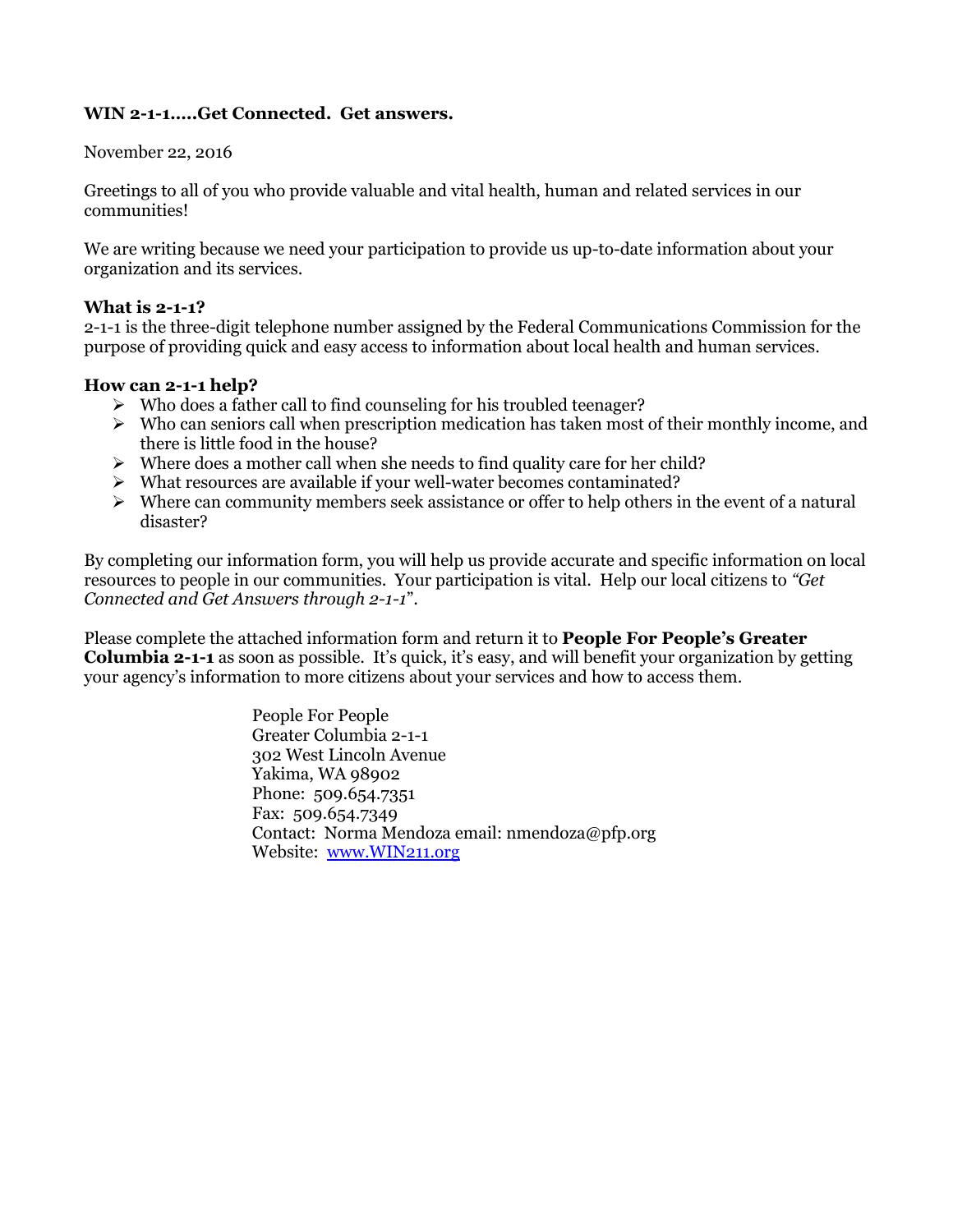#### Attention Agency/Service Providers:

People for People needs your help in collecting accurate and complete data about your organization. When filling out the 211 Form – please make special note of the 2nd page Program Data Sheet. For every major program that you list on the main agency questionnaire, please also provide specific individual program information on the attached Program Data Sheet.

For example, People For People has several programs that they offer to the community-- each one provides distinct services, and may even be available at different locations. People For People fills out one main Agency Questionnaire, and then completes an additional Program Data Sheet for each distinct program. If your agency administers 4 distinct programs, for example, then we need one Agency Questionnaire and 4 separate Program Data Sheets. The Program Data Sheet gives us the information that allows us to code your program correctly which then will insure that we direct calls for particular services to the proper agency.

Thank you so much for your assistance with this data collection. If you have questions for need clarification, please feel free to contact me at anytime!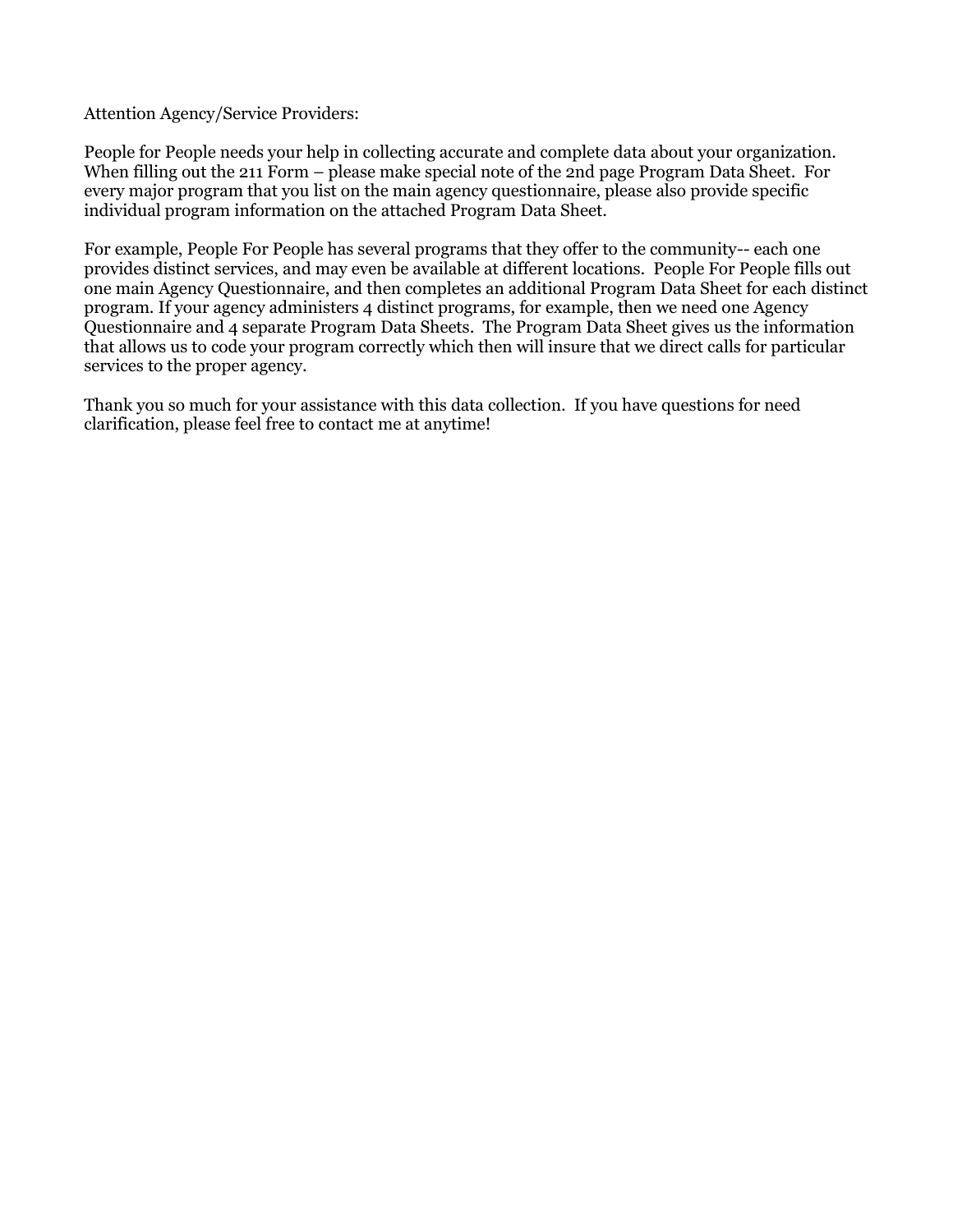| People For People<br>302 West Lincoln Ave                                                                                   | Washington State<br>United                                                          |        |                                                                     | <b>Agency Questionnaire</b>                                                                                                                                                                                                                                                                                                                                       |  |  |
|-----------------------------------------------------------------------------------------------------------------------------|-------------------------------------------------------------------------------------|--------|---------------------------------------------------------------------|-------------------------------------------------------------------------------------------------------------------------------------------------------------------------------------------------------------------------------------------------------------------------------------------------------------------------------------------------------------------|--|--|
| Yakima, WA 98902<br><b>Name of Agency:</b>                                                                                  | (509) 248-6727<br><b>Agency Federal ID #:</b>                                       |        |                                                                     | <b>Class of Agency:</b><br>$\Box$ For-Profit                                                                                                                                                                                                                                                                                                                      |  |  |
| <b>Agency Description:</b>                                                                                                  |                                                                                     |        | $\Box$ Government                                                   |                                                                                                                                                                                                                                                                                                                                                                   |  |  |
|                                                                                                                             |                                                                                     |        | $\Box$ Non-Profit                                                   | Type of Government if Checked<br>(City, County, Federal)<br>$\Box$ 501(C). 3                                                                                                                                                                                                                                                                                      |  |  |
| <b>Head of Organization Name/Title:</b>                                                                                     |                                                                                     |        | <b>Private Education</b>                                            |                                                                                                                                                                                                                                                                                                                                                                   |  |  |
| <b>Areas Served (Cities/Counties):</b>                                                                                      |                                                                                     |        | <b>Public Education</b><br>$\Box$ Other: $\_\_\_\_\_\_\_\_\_\_\_\_$ |                                                                                                                                                                                                                                                                                                                                                                   |  |  |
| <b>Funding Source</b>                                                                                                       | <b>Internet Website Address:</b>                                                    |        |                                                                     |                                                                                                                                                                                                                                                                                                                                                                   |  |  |
| <b>County Government</b><br>$\Box$ Donations<br>Federal Government                                                          | <b>Main Street Address:</b>                                                         |        |                                                                     |                                                                                                                                                                                                                                                                                                                                                                   |  |  |
| $\Box$ Foundation funding                                                                                                   | City:                                                                               | State: |                                                                     | Zip:                                                                                                                                                                                                                                                                                                                                                              |  |  |
| $\Box$ Job Training Partnership Act (JTPA)<br>$\Box$ Membership dues                                                        | <b>Main Mailing Address:</b>                                                        |        |                                                                     |                                                                                                                                                                                                                                                                                                                                                                   |  |  |
| $\Box$ Private Organizations<br>□ Service Fees                                                                              | City:                                                                               | State: |                                                                     | Zip:                                                                                                                                                                                                                                                                                                                                                              |  |  |
| State Government                                                                                                            | <b>Main site Telephone Number:</b>                                                  |        | Main site hours of operation (Time &                                |                                                                                                                                                                                                                                                                                                                                                                   |  |  |
| $\Box$ Township Government<br>$\Box$ United Way                                                                             | Day):                                                                               |        |                                                                     |                                                                                                                                                                                                                                                                                                                                                                   |  |  |
| $\Box$ Other: __________                                                                                                    | <b>Main site Fax Number:</b><br><b>E-Mail Address:</b>                              |        |                                                                     |                                                                                                                                                                                                                                                                                                                                                                   |  |  |
| Special features offered at your site (Wheel chair accessibility, elevator, day care, children's play area, etc.):          | List Major Programs Provided and Please include data sheet for each program listed: |        |                                                                     |                                                                                                                                                                                                                                                                                                                                                                   |  |  |
| $\begin{tabular}{c} 1) \end{tabular}$                                                                                       |                                                                                     |        |                                                                     | $\begin{picture}(60,10)(-10,0) \put(0,0){\vector(1,0){100}} \put(15,0){\vector(1,0){100}} \put(15,0){\vector(1,0){100}} \put(15,0){\vector(1,0){100}} \put(15,0){\vector(1,0){100}} \put(15,0){\vector(1,0){100}} \put(15,0){\vector(1,0){100}} \put(15,0){\vector(1,0){100}} \put(15,0){\vector(1,0){100}} \put(15,0){\vector(1,0){100}} \put(15,0){\vector(1,0$ |  |  |
| 2) $\overline{\phantom{a}}$                                                                                                 |                                                                                     |        |                                                                     |                                                                                                                                                                                                                                                                                                                                                                   |  |  |
|                                                                                                                             |                                                                                     |        |                                                                     |                                                                                                                                                                                                                                                                                                                                                                   |  |  |
| <u> 1980 - Johann Barnett, fransk politik (d. 1980)</u><br>4)                                                               |                                                                                     |        |                                                                     |                                                                                                                                                                                                                                                                                                                                                                   |  |  |
| 5)<br><u> 1980 - Johann Barbara, martin amerikan basar dan basar dan basar dalam basar dalam basar dalam basar dalam ba</u> |                                                                                     |        |                                                                     |                                                                                                                                                                                                                                                                                                                                                                   |  |  |
|                                                                                                                             |                                                                                     |        |                                                                     |                                                                                                                                                                                                                                                                                                                                                                   |  |  |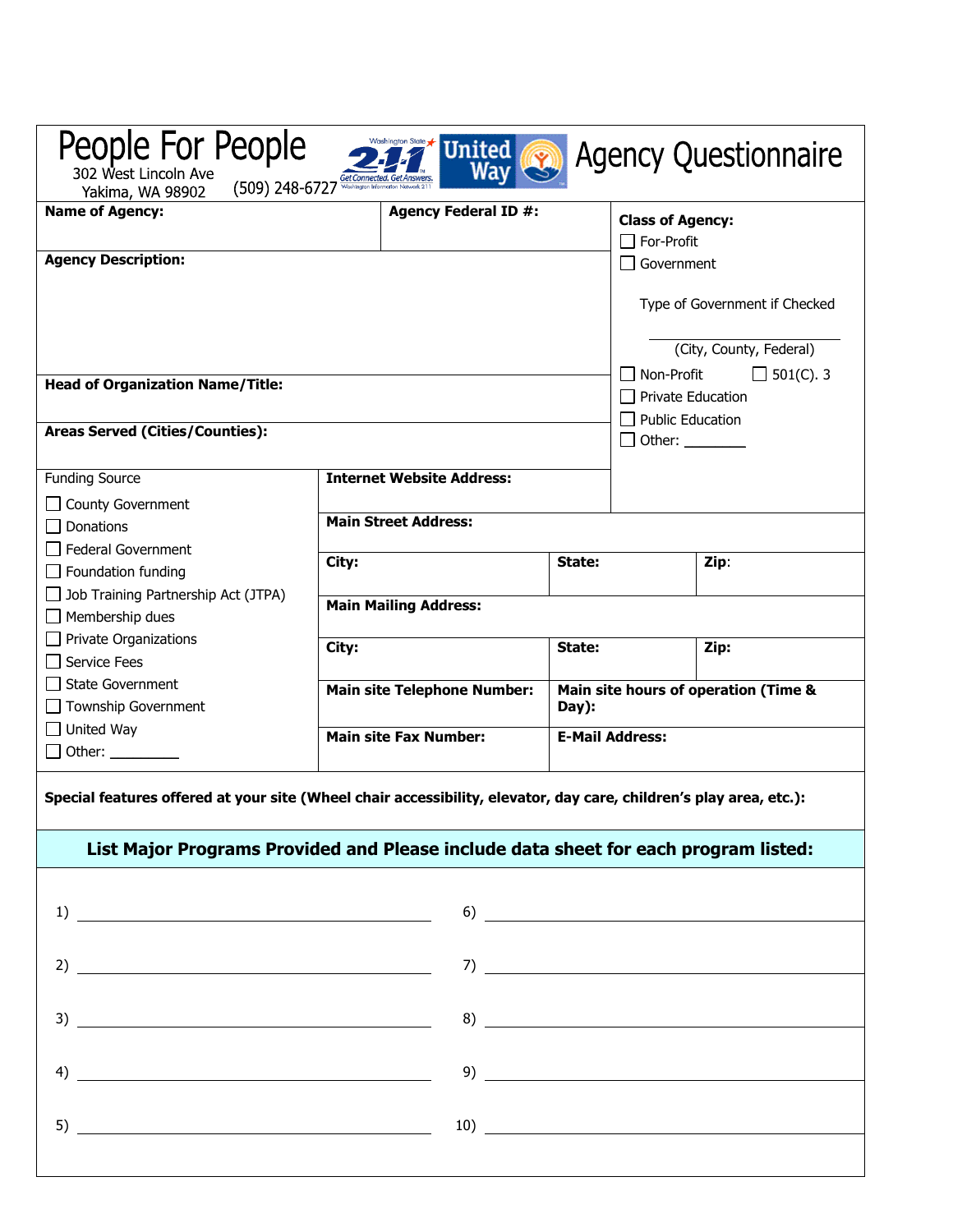| People For People<br>302 West Lincoln Ave<br>(509) 248-6727<br>Yakima, WA 98902           | Washington State<br>United                        | <b>Agency Questionnaire</b><br><b>Program Data Sheet</b> |
|-------------------------------------------------------------------------------------------|---------------------------------------------------|----------------------------------------------------------|
| Please duplicate this form and use a separate form for each site and/or distinct program  |                                                   |                                                          |
| <b>Service Name 1:</b>                                                                    |                                                   |                                                          |
| <b>Program Address:</b>                                                                   |                                                   |                                                          |
| City:                                                                                     | State:                                            | Zip:                                                     |
| Area Served (Cities/Counties):                                                            | <b>Program Telephone Number:</b>                  |                                                          |
| <b>Description of Program:</b>                                                            |                                                   |                                                          |
| Eligibility Requirements (income guideline, age, residency, etc.):                        |                                                   |                                                          |
| Applications Instructions (call to schedule appointment, walk-in, register online, etc.): |                                                   |                                                          |
| Fees or payment options (Medicaid, Medicare, sliding fee scale, etc.):                    |                                                   | <b>Is a Referral Required?:</b>                          |
| Documents Required (photo ID, proof of income, proof of residence, etc.):                 |                                                   |                                                          |
| <b>Business Hours (Day &amp; Time):</b>                                                   | Languages other than English?:                    |                                                          |
|                                                                                           |                                                   |                                                          |
| If there is additional information that you feel is relevant to make an appropriate       | referral to your program please include it below: |                                                          |
| If you have any questions please contact People For People at (509) 248-6727              |                                                   |                                                          |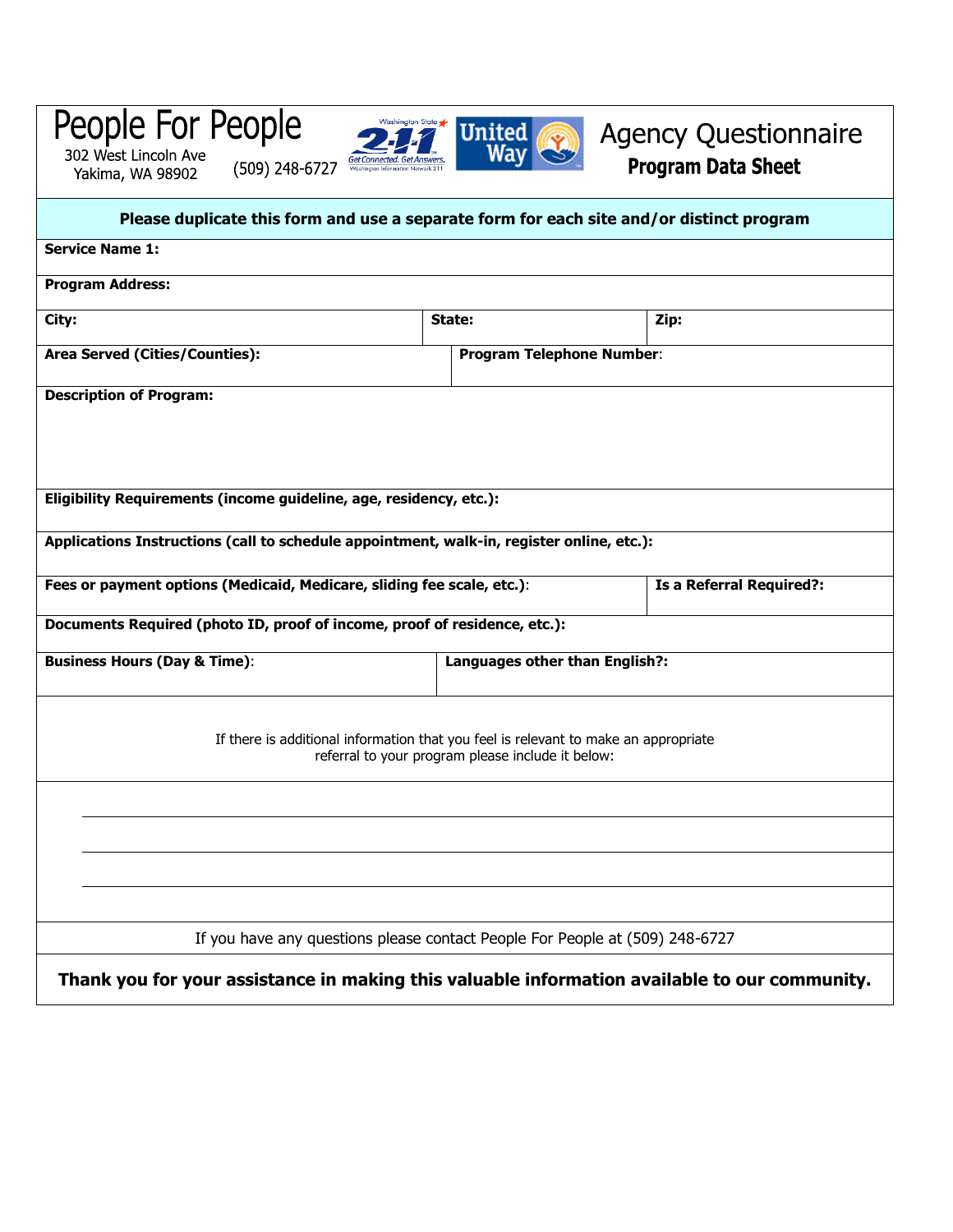| People For People<br>Washington State<br>302 West Lincoln Ave<br>(509) 248-6727<br>Yakima, WA 98902                                                             | United                                            | <b>Agency Questionnaire</b><br><b>Program Data Sheet</b> |
|-----------------------------------------------------------------------------------------------------------------------------------------------------------------|---------------------------------------------------|----------------------------------------------------------|
| Please duplicate this form and use a separate form for each site and/or distinct program                                                                        |                                                   |                                                          |
| <b>Service Name 2:</b>                                                                                                                                          |                                                   |                                                          |
| <b>Program Address:</b>                                                                                                                                         |                                                   |                                                          |
| City:                                                                                                                                                           | State:                                            | Zip:                                                     |
| Area Served (Cities/Counties):                                                                                                                                  | <b>Program Telephone Number:</b>                  |                                                          |
| <b>Description of Program:</b>                                                                                                                                  |                                                   |                                                          |
|                                                                                                                                                                 |                                                   |                                                          |
| Eligibility Requirements (income guideline, age, residency, etc.):<br>Applications Instructions (call to schedule appointment, walk-in, register online, etc.): |                                                   |                                                          |
| Fees or payment options (Medicaid, Medicare, sliding fee scale, etc.):                                                                                          |                                                   | <b>Is a Referral Required?:</b>                          |
| Documents Required (photo ID, proof of income, proof of residence, etc.):                                                                                       |                                                   |                                                          |
| <b>Business Hours (Day &amp; Time):</b>                                                                                                                         | Languages other than English?:                    |                                                          |
| If there is additional information that you feel is relevant to make an appropriate                                                                             | referral to your program please include it below: |                                                          |
|                                                                                                                                                                 |                                                   |                                                          |
| If you have any questions please contact People For People at (509) 248-6727                                                                                    |                                                   |                                                          |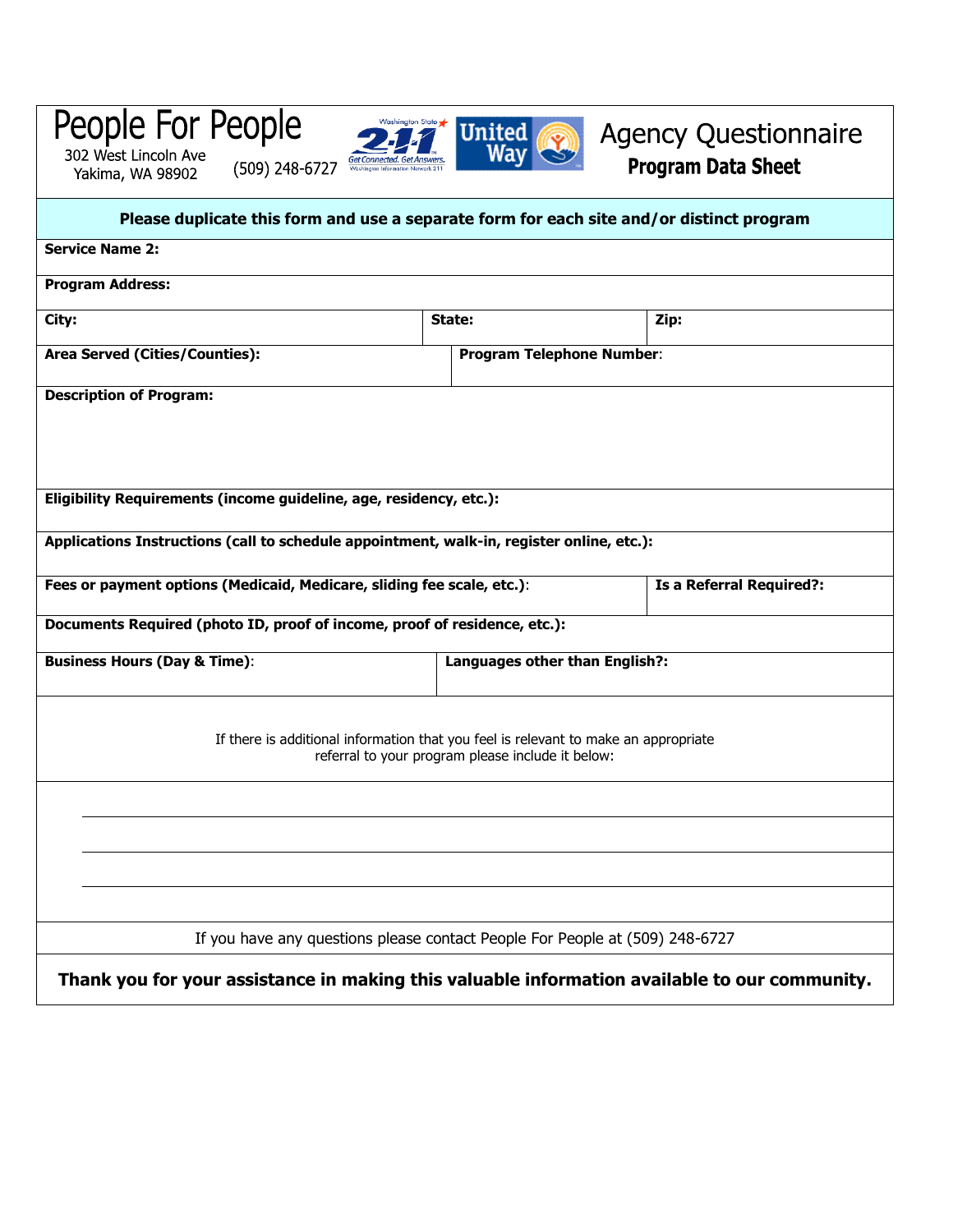| People For People<br>302 West Lincoln Ave<br>(509) 248-6727<br>Yakima, WA 98902           | Washington State<br>United                                                               | <b>Agency Questionnaire</b><br><b>Program Data Sheet</b> |
|-------------------------------------------------------------------------------------------|------------------------------------------------------------------------------------------|----------------------------------------------------------|
|                                                                                           | Please duplicate this form and use a separate form for each site and/or distinct program |                                                          |
| <b>Service Name 3:</b>                                                                    |                                                                                          |                                                          |
| <b>Program Address:</b>                                                                   |                                                                                          |                                                          |
| City:                                                                                     | State:                                                                                   | Zip:                                                     |
| Area Served (Cities/Counties):                                                            | <b>Program Telephone Number:</b>                                                         |                                                          |
| <b>Description of Program:</b>                                                            |                                                                                          |                                                          |
|                                                                                           |                                                                                          |                                                          |
|                                                                                           |                                                                                          |                                                          |
| Eligibility Requirements (income guideline, age, residency, etc.):                        |                                                                                          |                                                          |
|                                                                                           |                                                                                          |                                                          |
| Applications Instructions (call to schedule appointment, walk-in, register online, etc.): |                                                                                          |                                                          |
| Fees or payment options (Medicaid, Medicare, sliding fee scale, etc.):                    |                                                                                          | <b>Is a Referral Required?:</b>                          |
| Documents Required (photo ID, proof of income, proof of residence, etc.):                 |                                                                                          |                                                          |
| <b>Business Hours (Day &amp; Time):</b>                                                   | Languages other than English?:                                                           |                                                          |
|                                                                                           |                                                                                          |                                                          |
|                                                                                           | If there is additional information that you feel is relevant to make an appropriate      |                                                          |
|                                                                                           | referral to your program please include it below:                                        |                                                          |
|                                                                                           |                                                                                          |                                                          |
|                                                                                           |                                                                                          |                                                          |
|                                                                                           |                                                                                          |                                                          |
|                                                                                           |                                                                                          |                                                          |
|                                                                                           |                                                                                          |                                                          |
|                                                                                           | If you have any questions please contact People For People at (509) 248-6727             |                                                          |